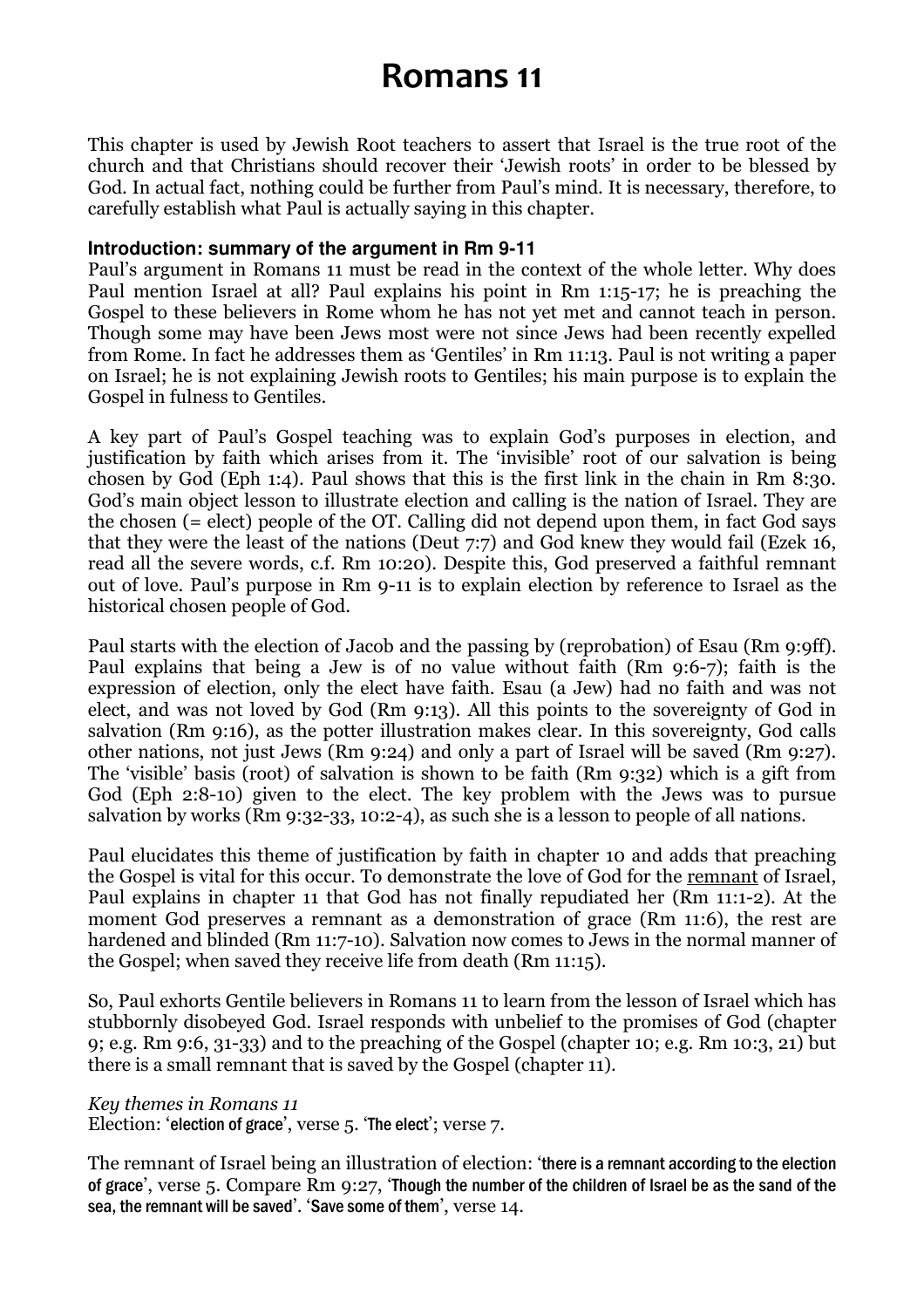Reprobation, as illustrated by Israel: 'the rest were blinded', verse 7. 'God has given them a spirit of stupor, eyes that they should not see and ears that they should not hear, to this very day', verse 8. 'Let their eyes be darkened, so that they do not see', verse 10. 'Their being cast away', verse 15.

# Exegesis

#### **The elect of Israel is only a remnant**

1 I say then, has God cast away His people? Certainly not! For I also am an Israelite, of the seed of Abraham, *of* the tribe of Benjamin.

2 God has not cast away His people whom He foreknew. Or do you not know what the Scripture says of Elijah, how he pleads with God against Israel, saying,

3 "LORD, they have killed Your prophets and torn down Your altars, and I alone am left, and they seek my life"?

4 But what does the divine response say to him? "I have reserved for Myself seven thousand men who have not bowed the knee to Baal."

5 Even so then, at this present time there is a remnant according to the election of grace.

God has not cast away all of Israel. The people of Israel as a whole were not the chosen people but only the elect within it. The majority were cast away and rejected; indeed they are enemies of God through disobedience (Rm 11:28, 30). However, there is a remnant and Paul is one example. Like Paul, many Israelites were brought into the church by the Gospel and were saved, proving that they were elected.

It is this remnant, which constitute 'His people' (verse 2). These are the children of Abraham who have faith (Rm 4:11); whether circumcised or not. In this chapter we see that there are children of Abraham without faith (Jews) who are cast away; and there are children of Abraham with faith (Jews and Gentiles) who are God's people.

A picture of this remnant is the example of Elijah after the incident at Mt. Carmel. Elijah was distraught that Israel had rebelled against God, had killed the prophets and broken God's altars, i.e. even destroying the foundations of godly worship, leaving no true believers left. God reassures Elijah that he still has 7,000 men who are elect out of all Israel. This picture models 'the election of grace'; only a small proportion of Israel will be saved.

# **Salvation is not by works**

6 And if by grace, then it is no longer of works; otherwise grace is no longer grace. But if it is of works, it is no longer grace; otherwise work is no longer work.

7 What then? Israel has not obtained what it seeks; but the elect have obtained it, and the rest were blinded.

8 Just as it is written: "God has given them a spirit of stupor, Eyes that they should not see And ears that they should not hear, To this very day."

9 And David says: "Let their table become a snare and a trap, A stumbling block and a recompense to them.

10 Let their eyes be darkened, so that they do not see, and bow down their back always."

Continuing his previous argument, Paul explains that election is not secured by works and human strength but by God's choice in eternity. It is God's sovereign choice that gives grace to some and not others. Grace, by its very nature, rules out human works. Religious effort based upon works (e.g. Judaism) is not based on grace and is thus condemned.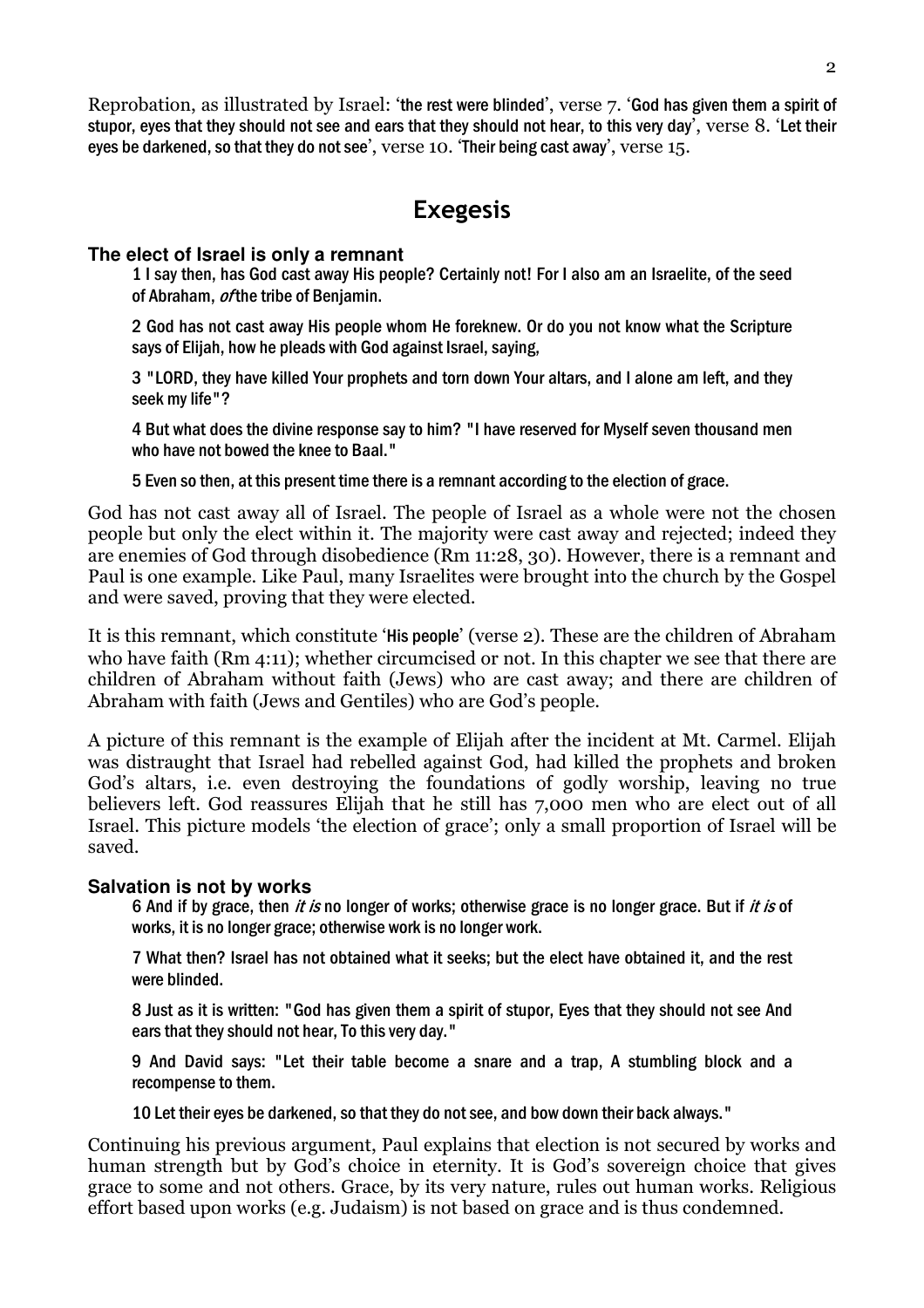Thus national Israel did not obtain the promise; only the elect obtain salvation (v7). The rest of Israel, who are not elect, are blinded so that they do not see the Gospel of Christ (v8, 10). Israel, to this day, has not obtained what it seeks (verse 7, 'seeks' = present tense) and never obtained it in the past (verse 7, 'not obtained' = aorist tense), referring to God's righteousness.

'Blinded' refers to judicial condemnation; a punitive hardening; reprobation; this judicial hardening follows self-hardening (cf. Pharaoh: Ex 7:13, 8:15; Rm 9:18). The remnant with faith is saved but the nation in general is hardened. Most translations use the word 'blindness' as when calluses form over the eyes; but the Greek word chiefly applies to a hardening; lifelessness; petrifaction.

Notice Paul's dividing of Israel into two halves: the elect and the rest who are hardened; those with faith and those who trust in works; those who are saved and those under judgment. This is crucial to understanding the chapter.

'As it is written' refers to a number of OT statements used previously by Jesus and other apostles. For instance: Matt 13:10-15; Jn 12:37-43. Some of the OT texts are Isa 6:9, 29:10; Ezek 12:12 and Deut 29:4. The fact that God has not ended the Jewish race for its continual disobedience is down to God's long-suffering (Rm 9:22).

Not only do fleshly Jews have blind eyes, but they have deaf ears and a spirit of stupor (torpor, insensibility, being unresponsive; v8). This is given them by God to ensure that they do not hear the Gospel. Therefore, they are reprobate. The very blessings God gave them became a snare to them. Paul explains reprobation, or being chosen for punishment in eternity, in chapter 9.

The quote from Psalm 69:23, 25 is a further witness against Israel and very striking. David's imprecation is directed against his enemies, and the enemies of God, calling for divine condemnation; which is inspired by the Spirit as the word of God. Paul uses these same words against Israel making Israel the enemy of God; this is plainly reaffirmed in Rm 11:28. (See: 'The causes of Israel's rejection in Romans 9-11', later). 'Table' refers to earthly prosperity, which is here cursed as a trap. Jewish prosperity becomes a snare; a curse.

The Messiah they awaited became a stumbling block to them (v9). Israel stumbled over the rock that is Christ (Isa 8:14; Rm 9:32-33). However, the word *skandalon* means more than an ordinary stumbling stone and refers to a trap, or the trigger of a baited trap. What is implied by all this is death. Fleshly Israel is ensnared. This is said to be 'recompense'; in other words God is returning her sins upon her in judgment.

The blindness of verse 10 repeats the earlier blindness and explains that Israel's material prosperity is thought, by her, to be a blessing of God; in fact it is God's curse. Dispensationalists often use the prosperity Jews have brought to Israel with American dollars as proof of her being blessed by God. In fact, this is blindness. The prosperity is a trap to ensnare her into stupor. Modern Israel does not see that she is offending God with every move she makes, convinced that she is blessed. In fact she is hardened into insensibility until the trap springs at the end when Jesus returns. What is extremely foolish is when supposed Christians support Israel in this sin.

Israel's blindness is also explained differently by Paul in 2 Corinthians 3:14-16:

Their minds were blinded. For until this day the same veil remains unlifted in the reading of the Old Testament, because the *veil* is taken away in Christ. But even to this day, when Moses is read, a veil lies on their heart. Nevertheless when one turns to the Lord, the veil is taken away.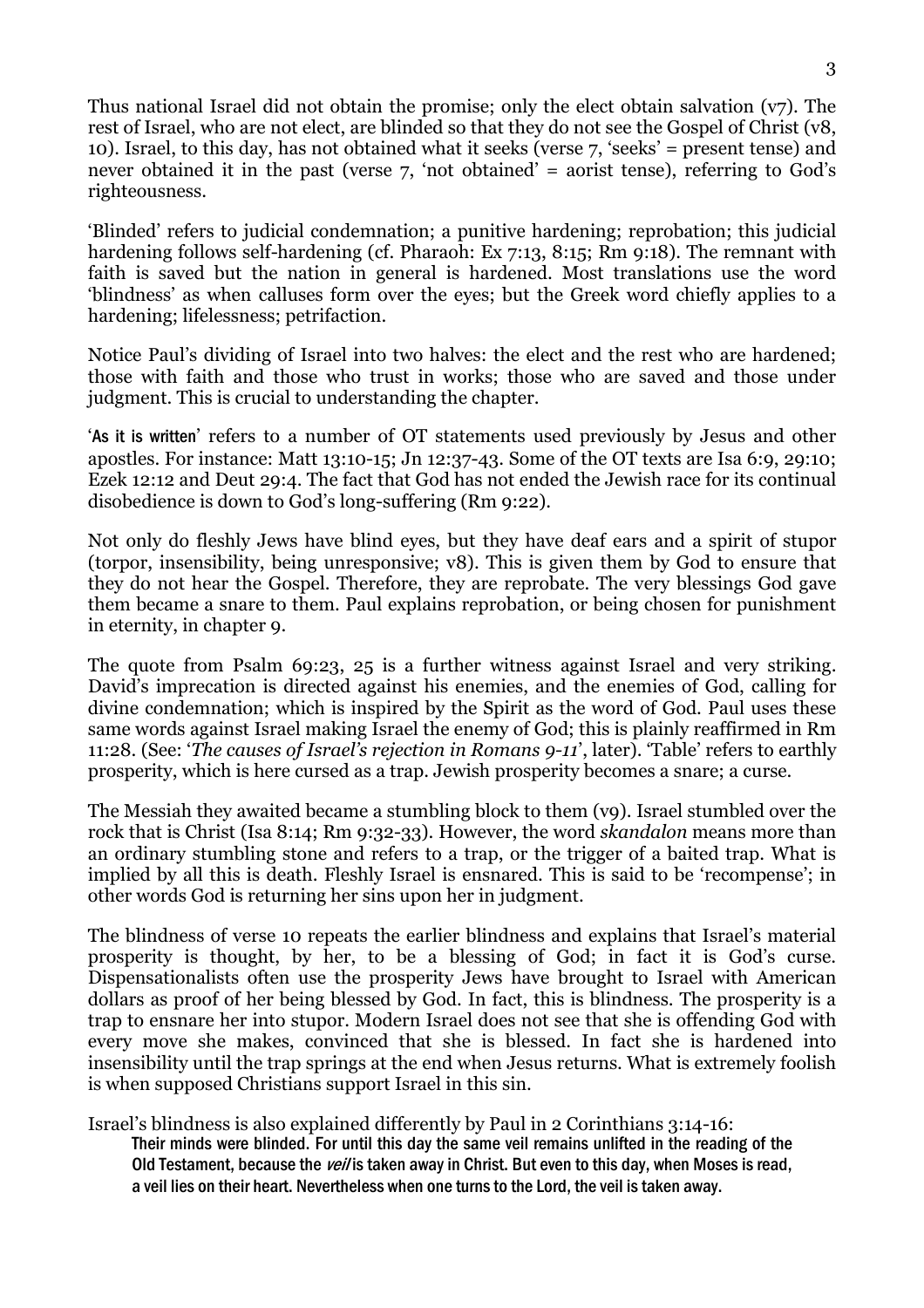Here he uses the illustration of a veil, comparing it to the veil Moses put on his face to hide the glory of God. Whenever Jews read the Old Testament they cannot see the truth about the Messiah in it. They cannot see God's words and they cannot find salvation because the veil blinds their eyes and hardens them.<sup>1</sup> Only when they turn to Christ and receive the Gospel is this veil taken away. Only Christ can take away this blinding veil and that only happens in the elect when they accept the Gospel as a result of the faith God gives.

Thus Paul, in 2 Corinthians, says exactly the same thing: there is a blindness and hardening upon Israel in general, but the elect who turn to Christ are saved from it. Thus there are two types of Jew, one who is fleshly and reprobate and the other who is elect and saved in Christ. Nothing a Jew does according to the tradition of Judaism will take the blindness away. Nothing that is part of Israel is blessed; it is only hardened. Only when Jews abandon fleshly Israel and turn to Christ are they saved and blessed. This is the opposite of modern Jewish Root teaching.<sup>2</sup>

#### **The fall of Israel**

 $\overline{a}$ 

11 I say then, have they stumbled that they should fall? Certainly not! But through their fall, to provoke them to jealousy, salvation *has come* to the Gentiles.

12 Now if their fall is riches for the world, and their failure riches for the Gentiles, how much more their fullness!

13 For I speak to you Gentiles; inasmuch as I am an apostle to the Gentiles, I magnify my ministry,

14 if by any means I may provoke to jealousy *those who are* my flesh and save some of them.

15 For if their being cast away is the reconciling of the world, what will their acceptance be but life from the dead?

Paul says that they both did fall and did not fall in verse 11. By this he means that the elect did not fall; there are always some believing Jews, but the nation as a whole did fall. The fall of Israel from grace enabled salvation to come to the Gentiles. Before the cross there was only salvation in Israel, a small nation, but after the cross salvation is now universal, to all nations.

Salvation is by faith in Christ but Israel could not accept that and wanted salvation to be by works, by following the law. This caused them to fall. Peter explains that this was disobedience. Notice that Peter categorically states that those who rejected Christ were predestined to reprobation.

Therefore, to you who believe, *He is* precious; but to those who are disobedient, "The stone which the builders rejected Has become the chief cornerstone," and "A stone of stumbling And a rock of offence." They stumble, being disobedient to the word, to which they also were appointed [ordained].  $1$  Pt  $2:7-8$ 

In this way Israel is a picture of both election and reprobation. The remnant are elect and the rest are reprobate. They stumbled because they were 'appointed' to stumble. This is the essence of Paul's argument in Romans 9-11, supported by Peter. Thus Israel is an illustration of Paul's whole argument about the Gospel being based upon faith and not works, and upon calling not privilege. Far from establishing national Israel as blessed by God, as claimed by Jewish Root teachers, Paul is at pains to show that she has been cast away as a result of her disobedience and fall (v12, 15). There is only hope for 'some of them'  $(v14)$ ; 'they have not all obeyed the gospel,'  $(Rm 10:16)$ .

<sup>&</sup>lt;sup>1</sup> Blindness is the same Greek word as in Romans 11:7 (poroo), meaning 'hardening'.

<sup>2</sup> The essence of Jewish Root teaching is not only that Jews are a privileged race and that Israel is blessed under God's covenant, but that Christians will be blessed if they support and pray for fleshly Israel and adopt Jewish culture and rituals.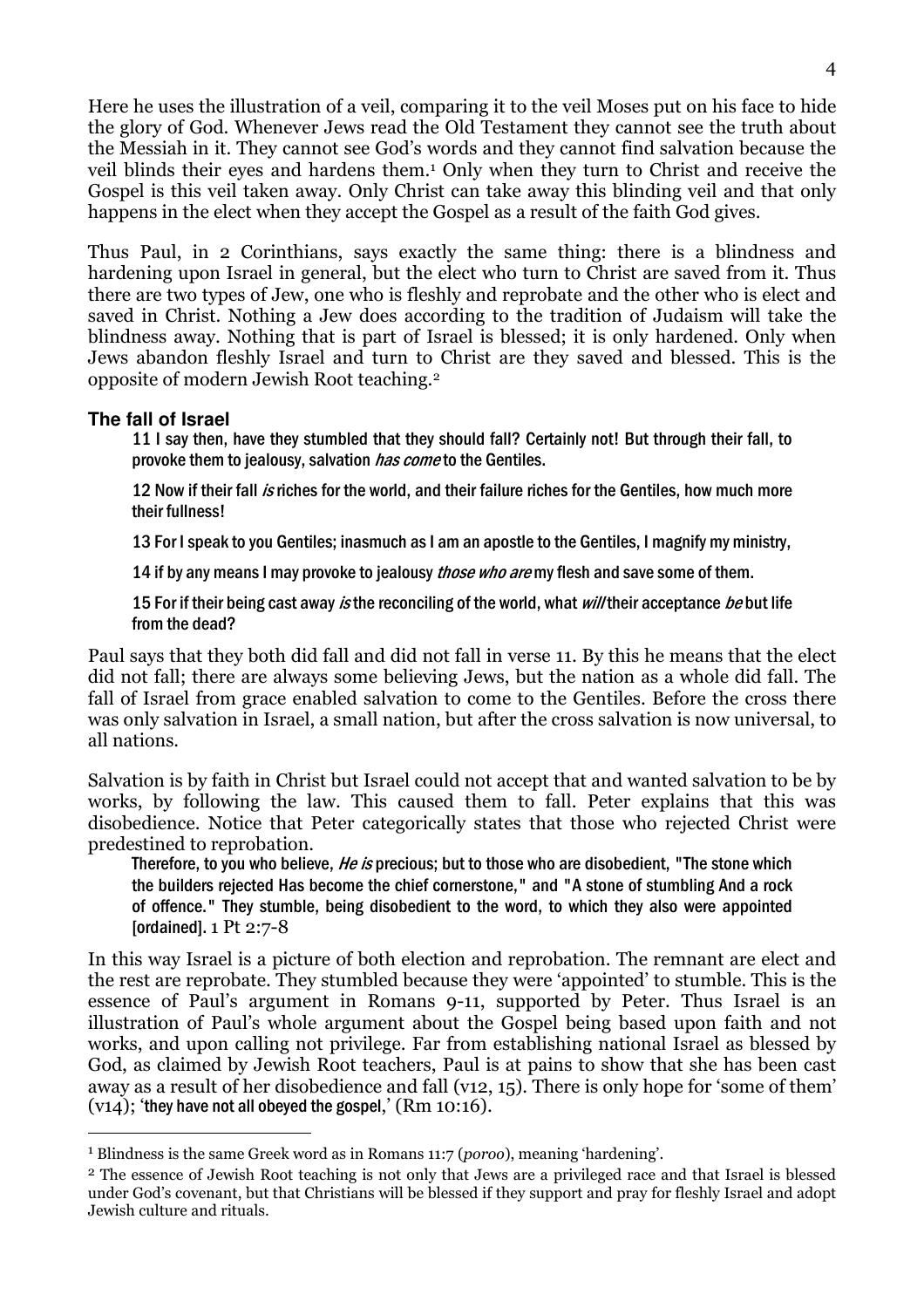However, one blessing that results from the fall of Israel is the acceptance of the Gentiles. Now that salvation has been taken away from Israel and her mission to evangelise the world has been cancelled, the Gospel can go out to the whole world through the church. The Gospel is now universal instead of being restricted to one nation.

This is what is emphasised in this section: Israel rejected the salvation God brought in Christ but this rejection led to the conversion of the Gentiles. The fact that salvation has come to the Gentiles (whom Jews treated as dogs) made Israel jealous (v11). This jealousy was predicted by Moses (Rm 10:19 quoting Deut 32:21). This jealousy provokes two reactions: amongst some it make them bitter and strengthens their rejection of Christ but others (a remnant) want the blessing and get saved, becoming Christians.

Israel's fall results in riches to the world (v12). This fact stands out when we see that some Jews (the remnant) embrace this fulness, these riches, and become Christians. There is no basis here for claiming that there will be a national conversion in Israel in a millennium or at the end of the world. Nothing is said about it. Furthermore, the Greek construction in verses 11 and 12 shows that these results (the fall of Israel and the riches of the Gentiles making Jews jealous) are contemporaneous; the one produces the other always and at once.3 There is no gap of thousands of years between the riches coming to Gentiles and the Jews becoming jealous resulting in their fulness. Paul does not say, 'much more will be their fulness in the future'. He says 'how much more' is their fulness already.

Israel has fallen, has lost salvation, has failed, but also has fulness; however, the fulness is only in the remnant as Paul has already explained (Rm 11:5, 7). Fulness of salvation is only ever by faith in Christ; Paul knows and teaches no other Gospel (Gal 1:7-9). Jews who gain the fulness of salvation do so by becoming Christians. There is no Jewish exclusiveness in the fulness; Jews get saved in the same way as Gentiles; there is no difference.4 Notice Paul's method in Acts. He preached in synagogues, was rejected by Jews, which provoked a local split and Paul then gathered the faithful Jews into a Christian congregation. This is the opposite of the current practice of Jewish Root teachers who are trying to Judaise Christian churches.

Despite Israel's fall, Paul naturally is concerned about his own nation and seeks to save some of them, even by provoking them to jealousy if need be (v14). He argues that if their fall led to the expansion of the Gospel to the world, how beneficial is the fact of saved Jews coming into the kingdom, coming into the fulness of what they were originally promised if they believed (12, 15). Thus saved Jews are resurrected Jews, those who have received life out of death. The basis of the Gospel is the gift of eternal life, new life in Christ, receiving by regeneration. The casting away of Israel led to the universal Gospel; the salvation of each single Jew is life from the dead.

A literal translation of verse 15 is, 'for if the casting away of them - a reconciliation of the world, what the reception - but life from the dead?' There is no thought here of a future revival that brings life to a dead Gentile church (as claimed by many). The casting away of Jews brought salvation to Gentiles; when Jews are received into the church it is life from the dead for them.

'Acceptance' ('reception', lit.) has no thought of a future revival but refers to the remnant that Paul has in mind (verse 5, 7). It thus has reference to the acceptance of those Jews Paul has made jealous and is converting (and by implication, of those who are similarly

 $\overline{a}$ 

<sup>3</sup> 'To' … 'so that' (eis to) with the infinitive expresses result, especially here. See Lenski, Int. of Romans, p693. 4 'But now the righteousness of God apart from the law is revealed, being witnessed by the Law and the Prophets, even the righteousness of God, through faith in Jesus Christ, to all and on all who believe. For there is no difference.' Rm 3:21-22.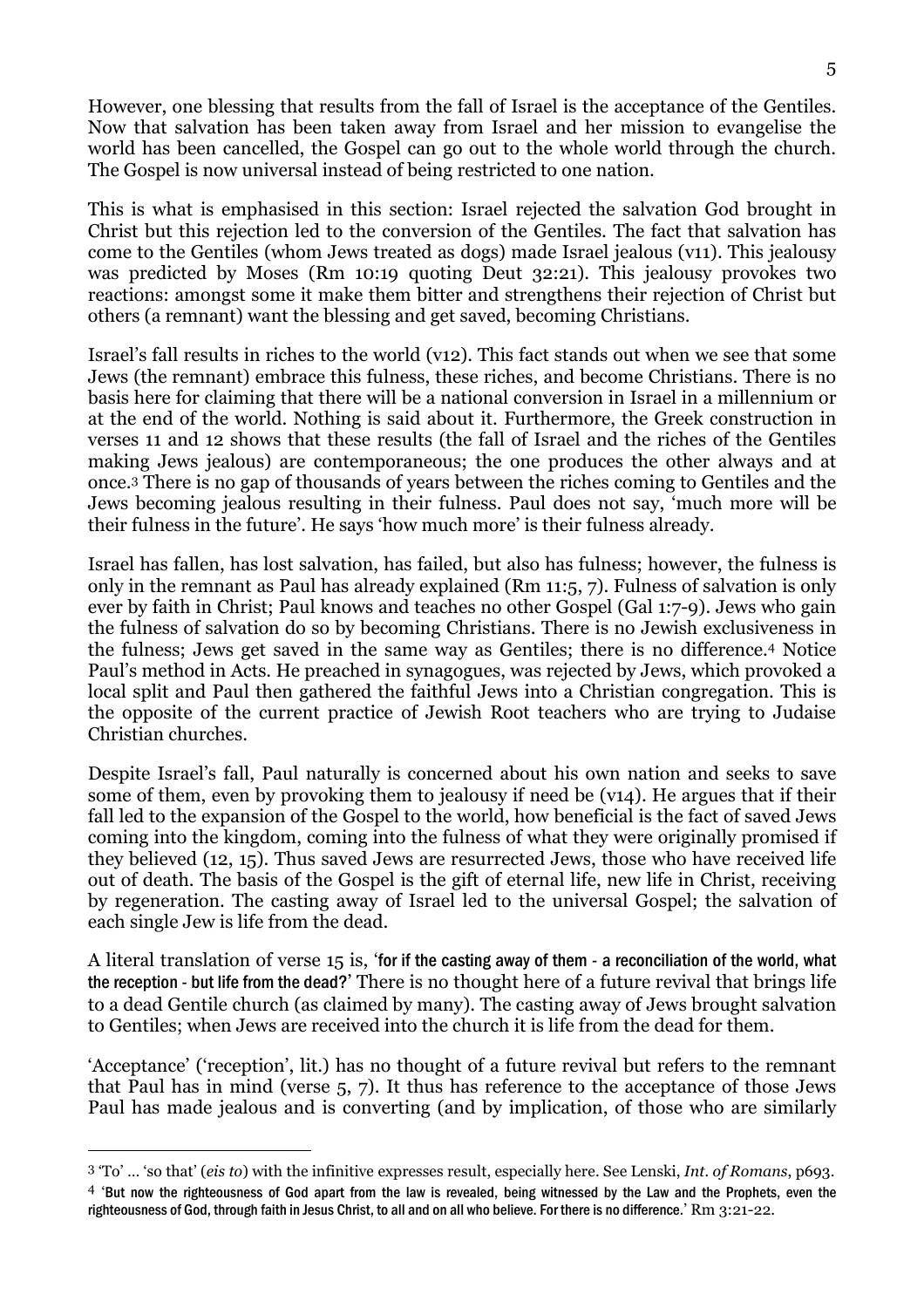saved by other Gospel preachers). There is no future tense here. Even the NKJV is wrong to insert 'will' here. Equally wrong is the AV and ASV 'shall' and the NASB, RSV, NRSV and NIV 'will'. Ironically, the pro-Israel Dispensationalist John Darby translates it accurately.

So, 'life from the dead' is not a new invigoration of spiritual life in the church when countless numbers of Jews suddenly get saved, in a tribulation, millennium or otherwise. In fact, as the end approaches the church is persecuted and weakened (Matt 24:12; Lk 18:8; 2 Thess 2:3). Neither is there any indication of a Jewish revival immediately followed by the end of the world and the resurrection of the saints. Nothing in Scripture informs us that the return of Christ is consequent to a revival in Israel. Finally, the resurrection at the last day is called, the 'resurrection (anastasis) from the dead' and never, 'life (zoe) from the dead' (as here).

Note the effects of the casting away of Israel:

- Salvation coming to the Gentiles; (Rm 11:11).
- Riches of the world riches of the Gentiles; (Rm 11:12).
- Reconciliation of the world; (Rm 11:15).

Why would any Christian want to go back to what God cast away and leave the riches God has given the church in Christ (as Jewish Root teachers advise)? This is like a dog going back to his own vomit or a washed pig wallowing in mire (2 Pt 2:22).

# **The root issue**

16 For if the firstfruit is holy, the lump is also holy; and if the root is holy, so are the branches.

17 And if some of the branches were broken off, and you, being a wild olive tree, were grafted in among them, and with them became a partaker of the root and fatness of the olive tree,

18 do not boast against the branches. But if you do boast, *remember that* you do not support the root, but the root supports you. Rm 11:16-18

Just consider this for a moment, considering Paul's view of legalistic law-keeping, Jews and Judaising expressed in his letters,<sup>5</sup> is it possible to think that he can suddenly teach that fleshly Israel is the supporting root of the church as claimed by Jewish Root teachers?

Paul has been at pains, in this letter, to teach about justification by faith and has had much to say, in framing his doctrine, about Abraham as the foundation of faith; the first to hear the true Gospel and to see Christ (Jn 8:56); the first to be proclaimed righteous on account of his faith (cf. Isa 51:1-2). Christ is the true root of our faith, in the sense of being the church's foundation; and God's decree is the root of our election. However, Paul is using Israel as an illustration of election here; within the structure of Paul's' argument (which in chapters 9-11 is about election not Israel) the root is the faith of Abraham in Christ – the basis of the covenant. The vast majority of sound evangelical scholars agree on this interpretation. A few commentators would opt for the patriarchs, Abraham, Isaac and Jacob as a whole.

Abraham is the father of all who believe ('that he might be the father of all those who believe, though they are uncircumcised,' Rm 4:11). Paul's argument is that the first-fruit of Israel was Abraham. His family was the first to obey God in circumcision to signify Jewishness. 'The first-fruit is holy' refers to the righteousness of Abraham by faith, already discussed in chapter 4-5.

 $\overline{a}$ 5 For example: Phil 3:2, 'Beware of dogs, beware of evil workers, beware of the mutilation!' 1 Thess 2:14-16: 'For you also suffered the same things from your own countrymen, just as they did from the Judeans, who killed both the Lord Jesus and their own prophets, and have persecuted us; and they do not please God and are contrary to all men, forbidding us to speak to the Gentiles that they may be saved, so as always to fill up the measure of their sins; but wrath has come upon them to the uttermost.'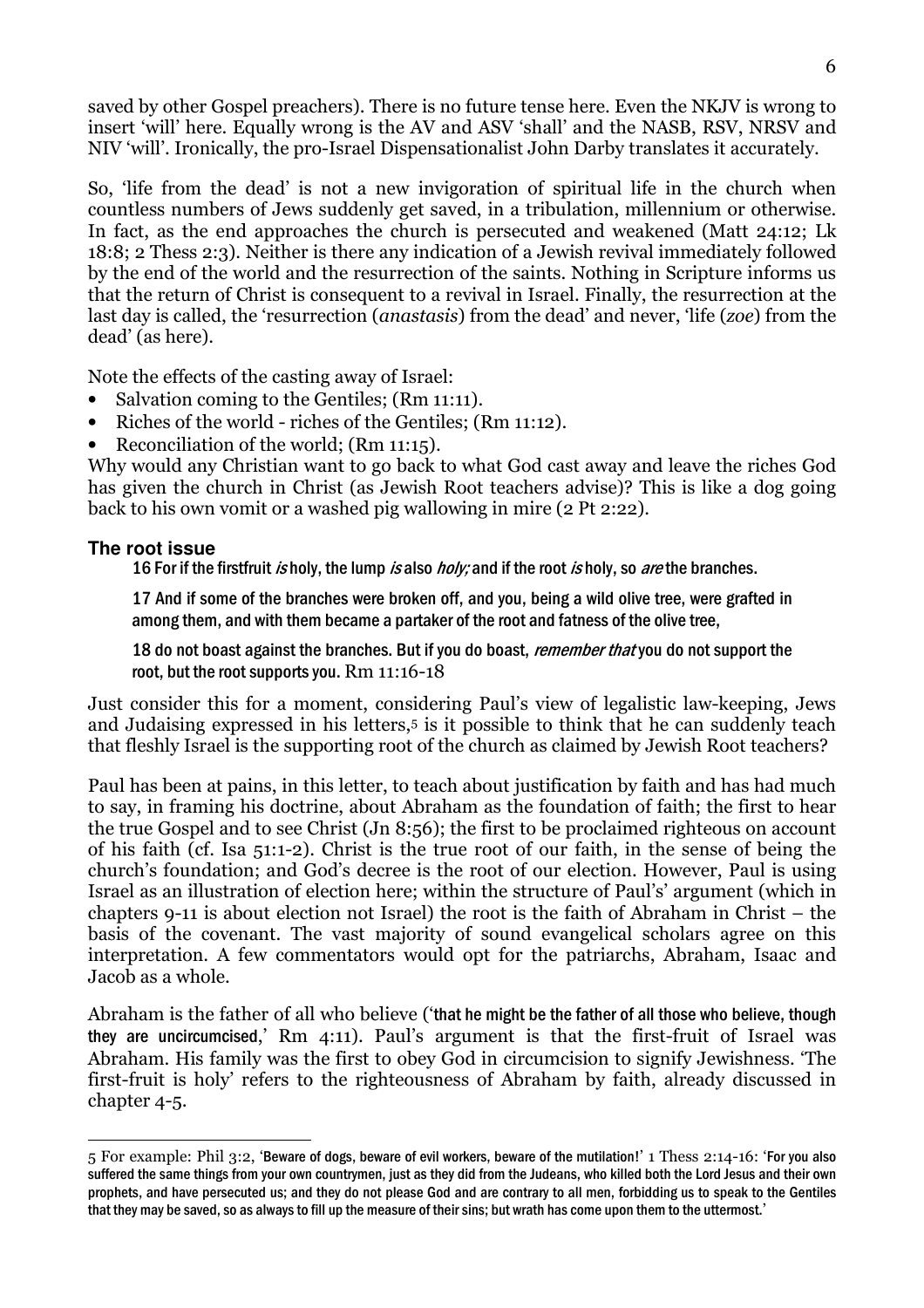The branches that flow from this root, from the same faith of Abraham, are also holy. Jews who had no faith were broken off from the covenant and Gentiles who did have faith were grafted in. This was true in the OT (Naaman, Rahab) as well as in the NT (Gentile churches). Only those who have faith stay on the tree, Jews and Gentiles.

There is no sane way to see Israel as the root here without eisegesis (reading stuff into Scripture); the very error that Jewish Root teachers harp on about. If Israel is the root, what are the branches? It can't be both the root and the branches as Paul differentiates between them. But Jewish Root teachers want both the root and the branches to be Israel. It is important to understand here that Paul keeps changing between natural Israel according to the flesh and spiritual Israel according to election (which is the theme of chapters 9-11). [Paul does this elsewhere also, 'For they are not all Israel who are of Israel' (Rm 9:6); i.e. not everyone is elect Israel who are Jewish ('of Israel'). Here Paul uses the term 'Israel' to refer both to the whole elect and Jews.] Thus care must be taken when reading the word 'Israel' and not always taking it literally.

Context is crucial in understanding the Bible. The greater context of the letter is to explain the Gospel to Romans, not to write a treatise on Israel. The immediate context is chapters 9-11, which is an argument about election, not about Israel. Paul uses Israel as an illustration of election, based upon the root of Israel's election – the divine calling of Abraham and faith as the outcome of that calling. Those with faith are elect, those without faith are left in sin – whether Jews or Gentiles.

Regarding exegesis of the verses:

 $\overline{a}$ 

16 For if the firstfruit is holy, the lump is also *holy;* and if the root is holy, so *are* the branches.

The first fruit is holy;<sup>6</sup> that is Abraham, the first fruit of the chosen nation of Israel. The lump is holy; that is the true seed of Abraham, which Paul tells us is those who have faith ('For he is not a Jew who is one outwardly, nor is circumcision that which is outward in the flesh; but he is a Jew who is one inwardly; and circumcision is that of the heart, in the Spirit, not in the letter; whose praise is not from men but from God', Rm 2:28-29). If the root is holy (Abraham) then the branches from that root will be holy (those with the faith of Abraham). Thus the 'lump' and the branches are the spiritual descendants of Abraham who share his faith in Christ. 'The branches are not the whole Jewish nation', (Lenski7).

17 And if some of the branches were broken off, and you, being a wild olive tree, were grafted in among them, and with them became a partaker of the root and fatness of the olive tree,

Some branches from Abraham were broken off because they did not have faith. This refers to all Jews who did not have faith like Abraham. True sons of Abraham are those with faith not those from mere physical descent.

For they are not all Israel who are of Israel, nor are they all children because they are the seed of Abraham; but, "In Isaac your seed shall be called." That is, those who *are* the children of the flesh, these *are* not the children of God; but the children of the promise are counted as the seed. Rm 9:6-8

'Fatness' refers to sap, the nourishment of the tree. The grafting in of a wild olive tree (contrary to nature) is the inclusion of the Gentiles in the Gospel. Gentile believers have good fellowship with Jewish believers because they share the same life; they are part of the

<sup>6</sup> 'Firstfruit' referred to the first sheaf of grain harvested. From the first dough made of the new grain a portion was separated and baked for the Lord as a heave offering. Its holiness was the result of being sanctified unto God.

<sup>7</sup> Interpretation of Romans, p703. RCH Lenski was perhaps the best commentator on the Greek text of any; therefore, his comments are especially useful where the text is contentious.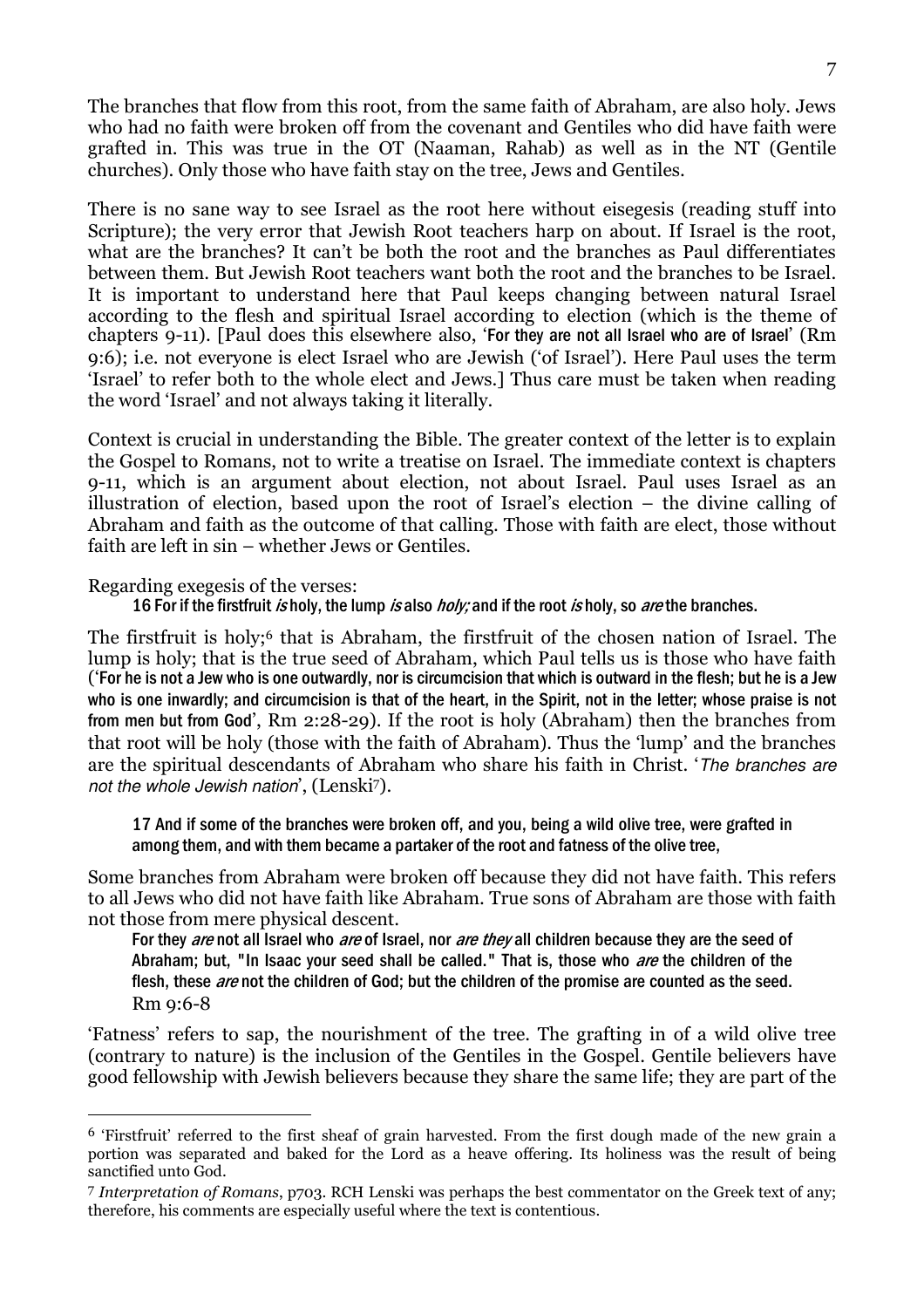same body. Gentiles come into the promises originally made with Abraham, which is why he is a father of many nations (Gen 17:4-5).

18 do not boast against the branches. But if you do boast, *remember that* you do not support the root, but the root supports you. Rm 11:16-18

It is the root of Abrahamic faith that supports the branches (those who are holy, v16). What is holiness? It is likeness to God. How is this gained? Only by salvation in Christ whereby we are brought into a holy nation. What is the basis of this salvation? Faith; a faith given by God to the elect alone. It is impossible to see Israel as the root here. To teach that is tantamount to denying salvation by faith and claiming that national Israel makes people holy. If we are to boast about anything, we should boast about the faith that God gave us to be saved. To boast about Israel instead, a disobedient and unholy nation, is blasphemy.

#### **No place for pride**

19 You will say then, "Branches were broken off that I might be grafted in."

20 Well *said*. Because of unbelief they were broken off, and you stand by faith. Do not be haughty, but fear.

21 For if God did not spare the natural branches, He may not spare you either.

22 Therefore consider the goodness and severity of God: on those who fell, severity; but toward you, goodness, if you continue in *His* goodness. Otherwise you also will be cut off.

Paul is again using the illustration of Israel to make a point to believers.

The branches that were broken off were the majority of Israelites who were condemned for unbelief. Their unbelief showed that they were not of Abraham, who is the father of the faithful. This confirms Paul's earlier teaching that only those with faith are true sons of Abraham.

Remaining on the tree is standing by faith; 'you stand by faith'. There is no standing on the basis of nationality or race. Jews are not saved because they are Jews but only by their faith in Christ.

Paul then gives a warning, meant to shock; 'For if God did not spare the natural branches, He may not spare you either.' This does not mean that people can lose their salvation, an idea contrary to his teaching everywhere. What it means is that just as many Israelites gave the appearance of being elect, but in fact were always reprobate and disobedient, so people in the church can give the appearance of being saved but are not. It is faith that counts not appearances. Being in a visible, external body (e.g. the church or Israel) is not a guarantee of salvation; only faith ensures that a person is saved. In the same way it was the faith of Abraham that was accounted for righteousness.

Then Paul asks us to consider the goodness and severity of God. We should thank him for his goodness in saving the elect and opening the Gospel to all nations. However, we should also consider his severity in condemning the reprobate. This severity is something modern Christians do not wish to consider; just as they wish to hide reprobation under the carpet.

Paul also confirms that the proof of election is the continuation in God's goodness. Those who persevere are those who have faith. Abraham persevered through many tribulations and kept in God's goodness. His faith was genuine. Esau was Abraham's grandson, and yet Esau was rejected for his lack of faith and not continuing in God's goodness (Heb 12:16-17). Being of the right blood counts for nothing in God's purposes; what counts is having faith.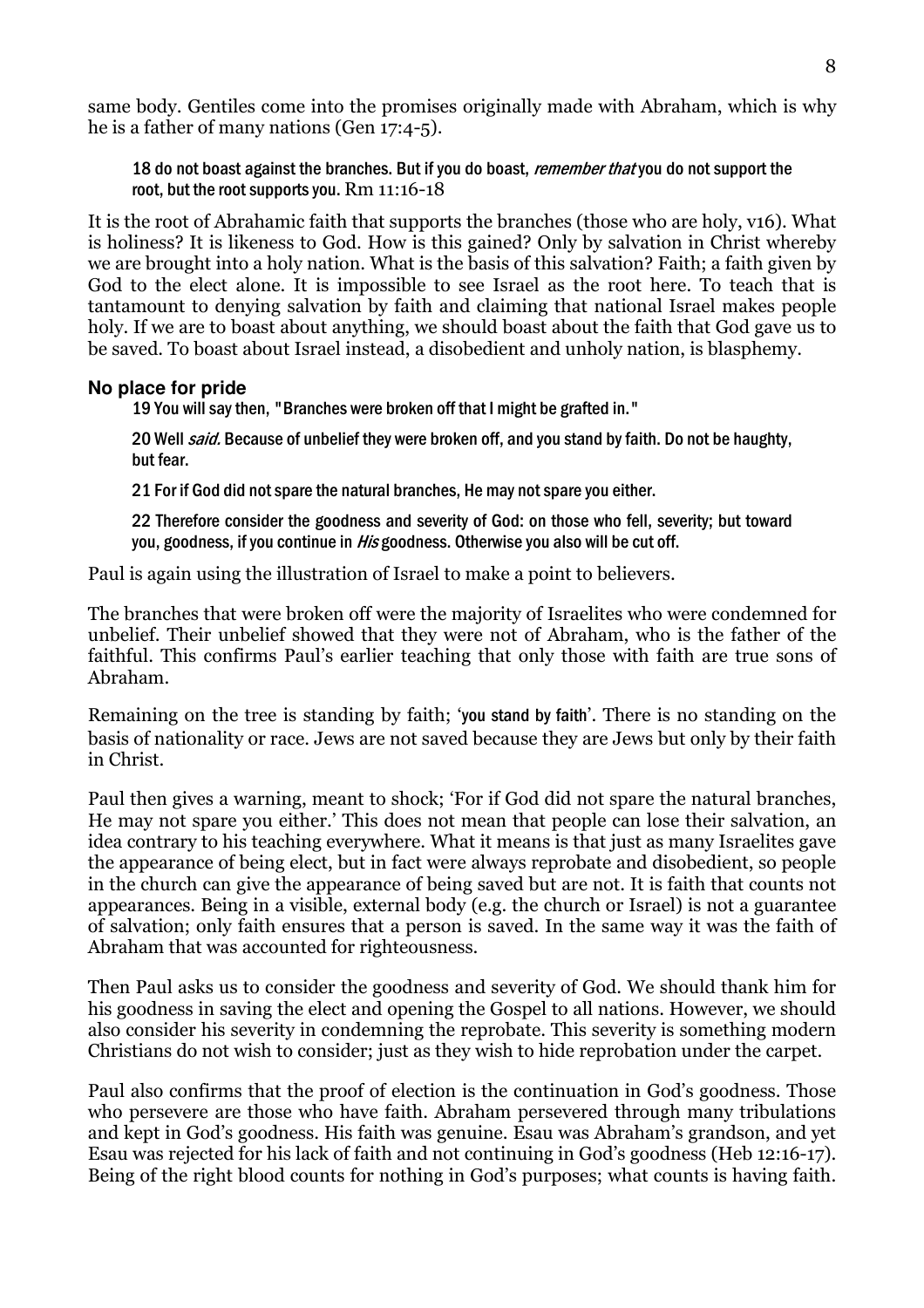As Esau was 'cut off', so will anyone who is in the community of the faithful if they do not personally have faith. God's severity is shown in the cutting off of unbelievers.

#### **Israelites who are grafted back in**

23 And they also, if they do not continue in unbelief, will be grafted in, for God is able to graft them in again.

 24 For if you were cut out of the olive tree which is wild by nature, and were grafted contrary to nature into a cultivated olive tree, how much more will these, who *are* natural *branches*, be grafted into their own olive tree?

 25 For I do not desire, brethren, that you should be ignorant of this mystery, lest you should be wise in your own opinion, that blindness in part has happened to Israel until the fullness of the Gentiles has come in.

 26 And so all Israel will be saved, as it is written: "The Deliverer will come out of Zion, And He will turn away ungodliness from Jacob;

27 For this is My covenant with them, When I take away their sins."

28 Concerning the gospel they are enemies for your sake, but concerning the election they are beloved for the sake of the fathers.

The Gospel is now open to all nations, and this included Israel. Jews are to be saved in exactly the same way as any other nationality.

For there is no distinction between Jew and Greek, for the same Lord over all is rich to all who call upon Him. For 'whoever calls on the name of the LORD shall be saved'. Rm 10:12-13

Nothing could be clearer; Jews are saved by the Gospel and having faith in exactly the same way that Gentiles are. There is no difference. There is one Gospel and one mediator between men and God. Those who teach that Jews will be saved by some other process because God loves them are teaching heresy and blaspheming Christ.

Therefore, Jews who do not continue in the national unbelief (the chief sin of Jews according to Paul) can be grafted back in again by God. In other words, Jews get saved when they believe the Gospel and show faith in Christ.

Verse 24 shows that this is easier for God to accomplish than saving a Gentile. Jews, as a race, were chosen to be friends of God. Though this gift has been removed from the nation (Matt 21:43), individuals can reclaim it by faith. Pagans have to be cut off from their existing system of thought (wild olive tree) and grafted into a new religion; Jews however, just need grafting into their own tree; i.e. coming into the good of the promises to Abraham. If God can save pagans, he can easier save Jews.

The next couple of verses have produced considerable debate amongst commentators for centuries; so we need to tread carefully.

25 For I do not desire, brethren, that you should be ignorant of this mystery, lest you should be wise in your own opinion, that blindness in part has happened to Israel until the fullness of the Gentiles has come in.

First, what Paul talks about includes a mystery; that is, a hidden matter which is revealed by God to his chosen ones who have faith. He also implies that Christians can be ignorant of this and can also be wise in their own opinion but wrong and foolish in actual fact. What is the mystery? It is that blindness in part has happened to Israel until the fullness of the Gentiles has come in.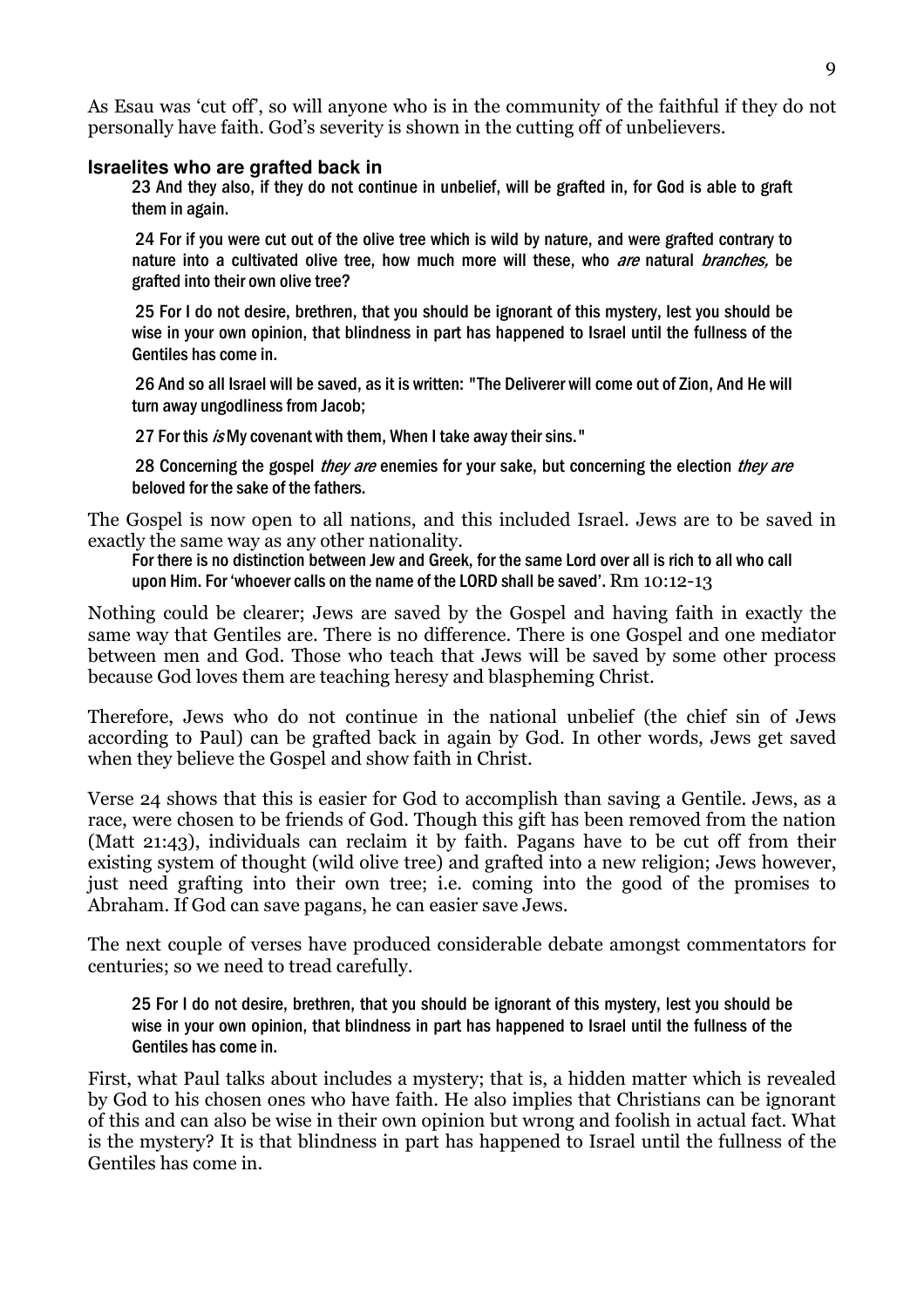Blindness (or hardness of heart, porosis) refers to what Paul explained earlier that Jews are largely prevented, in God's judgment, from seeing the Gospel in Christ. This blindness is judicial and refers to reprobation, as we have already seen and as it does elsewhere in the NT (e.g. Matt 13:14-15; Eph 4:18). This blindness (hardness) of heart was observed early on by Stephen, 'You stiff-necked and uncircumcised in heart and ears! You always resist the Holy Spirit; as your fathers did, so do you', (Acts 7:51). Paul has explained this judicial hardness of heart when dealing with Pharaoh in Rm 9:17, using him there as an example of reprobation, which Paul amplifies in Rm 9:18-23.

This continues 'until the fullness of the Gentiles has come in'. What does this mean?

There is no secret about this, it means simply the end of the age at the return of Christ. When have all the Gentile elect have come in? Only when the last Gentile elect person is converted and added to the church. This is at the end. God is holding back judgment until the last elect person has been saved (see 2 Pt 3:4-9).

The mystery is that, unlike many other nations, Israel continues to the end and that some individual Israelites continue to be saved until the end. This is the point of this whole chapter, to answer the question posed by Gentile believers in the early church that it appeared as if God's historic people were completely rejected. Jews will endure until the last elect Gentile is converted. The majority will be blinded, but some will be converted; the blindness is only in part. This is borne out by what we observe today; the majority of Israel is hardened and blinded towards Christ but a remnant continues to get saved. This will continue to the end.

The miracle of grace is that, although God could have destroyed the Jews entirely for their rejection of the Messiah and delivering him up to death, God has seen fit to preserve the race and to continually save a part of Israel until the end.

#### 26 And so all Israel will be saved, as it is written: "The Deliverer will come out of Zion, And He will turn away ungodliness from Jacob;

Many commentators have taken the view that this refers to a national conversion of Israel in the future, something that is usually ascribed to a millennial period. This was not the original view of the passage but something initiated by a mistake of exegesis made by Augustine, which was taken up by Bede and then accepted by Roman Catholicism.

Dispensationalists later developed this and their many writings led to an widespread acceptance of the idea. Some Reformed commentators also posit a qualified agreement that some sort of future revival will arise in Israel. For many years I too was prepared to accept this with some qualification, chiefly that this is not the main point of the apostle here (which it is not). However, I am now certain that this is not meant at all and this more accurate interpretation is affirmed by many good commentators (see, for example, RCH Lenski's commentary).

Firstly, it cannot mean that at some future point all national Israel, or all Jews on earth, will be saved since Paul has already said that, 'For they are not all Israel who are of Israel' (Rm 9:6). In other words, not all Jews are recipients of the Gospel promise. He has also said that Israel is a, 'disobedient and contrary people,' (Rm 10:21); who have been cast off, have fallen and whose eyes have been blinded so that they cannot see the truth.

Second, if Israel is used as the illustration of election and reprobation, which we have established, then not all Israel could be saved since that would destroy the illustration. The point is that the elect in Israel are saved and the rest are reprobate; just as in the world.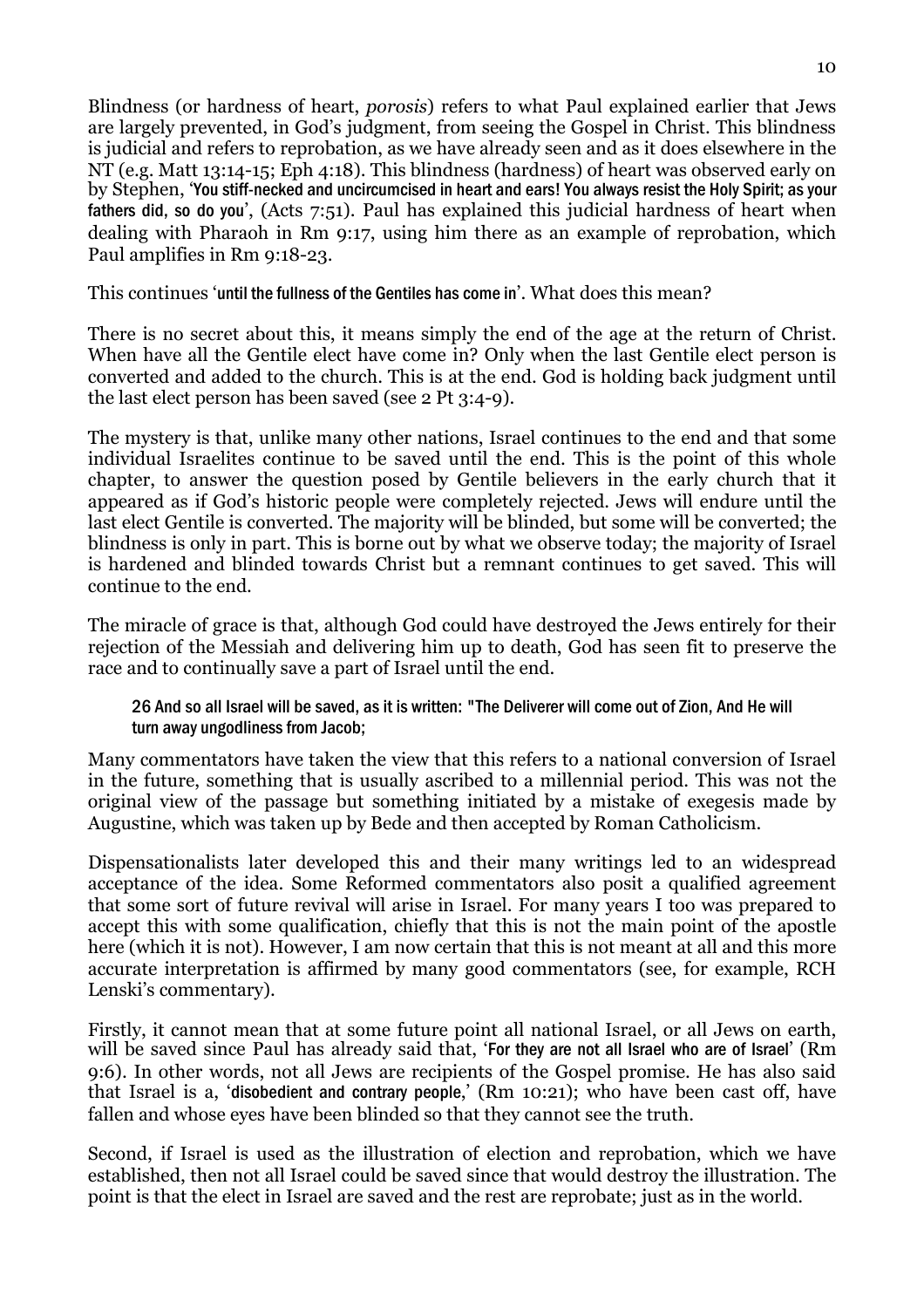Third, 'all Israel', if it refers to national Israel or the Jewish race, includes very many dead Jews who were not saved.

What the verse simply means is that all God's true Israel will be saved. Since, in God's eyes, 'they are not all Israel who are of Israel', then those who are really 'Israel' (that is all the elect Jews) will be saved.

'And so' is 'thus', 'in this way'. In other words, the hardening will continue upon Israel in general until the end of time but also out of this lump some (a remnant) will be saved by faith just like Gentiles. It does not mean 'then' positing a future revival. As the 'fulness of the Gentiles' means the full elect from the Gentiles, so 'all Israel' is the full number of saved Jews.

26 … as it is written: "The Deliverer will come out of Zion, And He will turn away ungodliness from Jacob;

27 For this is My covenant with them, When I take away their sins."

28 Concerning the gospel *they are* enemies for your sake, but concerning the election *they are* beloved for the sake of the fathers.

As in the past, so in the future; those Jews who are saved are the ones that God comes to and turns away from ungodliness. Elect Jews have their sins taken away by God's Deliverer; only those Jews are in God's covenant. So, there are two sorts of Jew, the first is blind to the Gospel and reprobate and these are always enemies of the church; enemies of the Gospel. The other sort are elect Jews and God has ordained that some Jews will continue to be saved until the end out of the love he had for Abraham, Isaac and Jacob. God keeps his promises and this includes his promises about the progeny of the patriarchs.

God does not love all Israel; how can he love that which he has judicially hardened and condemned to hell? How can he love that which he blinds and casts away? Again verse 28 distinguishes two Israel's: the first represents God's enemies who are not loved; the second represents the elect in Israel (Jacob) who are loved. The 'beloved' only concerns 'the election'.

'Taking away their sins' refers to justification by faith; this is the central teaching of Romans. The covenant that brings justification is the New Covenant; the fulfilment of the promises to Abraham, as Paul explained in chapter 4 and 5.

Note: if this promise is to be applied to all Jews then it has already failed. The Deliverer has already come out of Zion; it is Christ the Lord; there is no other deliverer who takes away sins. The Deliverer does not come out of heaven as claimed by Premillennialists, but 'out of Zion', i.e. Christ's first advent. If 'Jacob' here meant 'all national Israel' or 'all Jews', then this promise has failed since the vast majority of Jews have rejected Christ and died in sin. 'Jacob' can only refer to the elect, which is what Jacob is indeed a type of. Premillennialists aver that 'Jacob' here means all Israel; but that is nonsense since it makes Scripture contradict itself.

# **The calling of God**

29 For the gifts and the calling of God are irrevocable.

30 For as you were once disobedient to God, yet have now obtained mercy through their disobedience,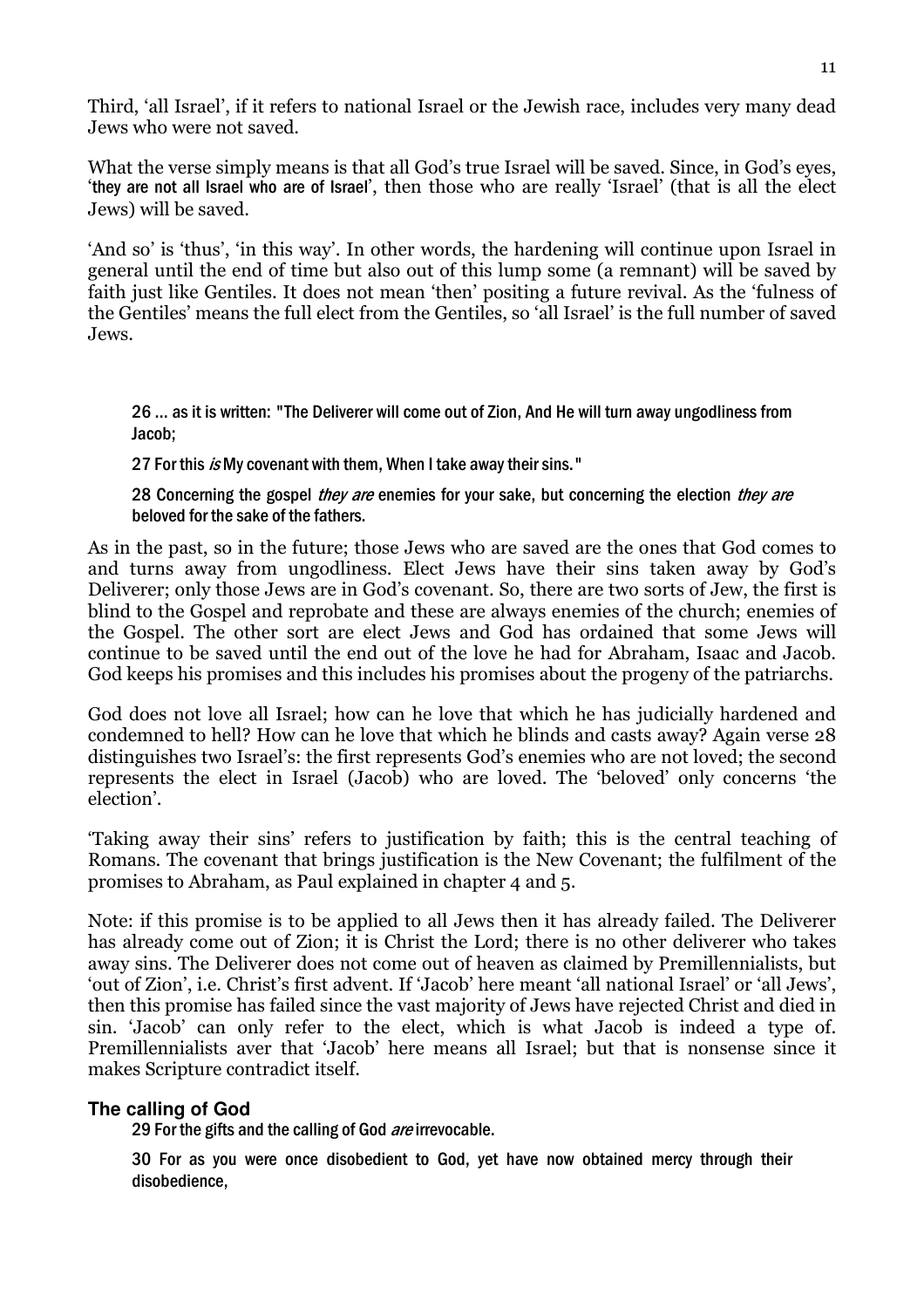31 even so these also have now been disobedient, that through the mercy shown you they also may obtain mercy.

32 For God has committed them all to disobedience, that He might have mercy on all.

33 Oh, the depth of the riches both of the wisdom and knowledge of God! How unsearcheable are His judgments and His ways past finding out!

34 "For who has known the mind of the LORD? Or who has become His counsellor?"

35 "Or who has first given to Him And it shall be repaid to him?"

36 For of Him and through Him and to Him *are* all things, to whom *be* glory forever. Amen.

Paul is here closing the argument on election he began in chapter 9 and explains that the gift of God's mercy is irrevocable, or not regretted. It began in eternity and will work until the end according to his eternal purposes. We have seen repeatedly since Romans chapter 9 that this plan includes both election and reprobation set in eternity; it is irrevocable. Here Paul again confirms this by reference to the two sets of people he has been speaking about – elect Jews and elect Gentiles, to those who receive divine mercy in the Gospel.

This mercy works in the same way in both groups. Just as Gentiles previously were disobedient to God, but then obtained mercy as a result of the universalisation of the Gospel after Israel's disobedience; so also elect Jews receive mercy after their former disobedience.

Thus all the elect were once under disobedience but all are now recipients of mercy. This is the essence of the Gospel explained everywhere in the NT which can be broken down into this:

- The origin of the Gospel is in God's plan in eternity where the decisions are irrevocable.
- The elect are chosen to eternal life and the rest are left in their sins as reprobate.
- The elect, before they receive mercy in the Gospel, are disobedient, being sinners. They are enemies of God.
- The conversion of the elect is by the gift of faith, which results in justification and gaining mercy from God.

Therefore, what Paul states in these verses is entirely in accordance with his teaching on salvation elsewhere.

Thus all were once under disobedience in order that God may pour out his grace to give mercy to the elect. The emphasis is that it is God's mercy that saves and not human works. Neither pagan nor Jewish works lead to mercy.

Paul ends with a doxology of praise to the God whose eternal plan has worked all this out in his divine wisdom,

33 Oh, the depth of the riches both of the wisdom and knowledge of God! How unsearcheable are His judgments and His ways past finding out!

34 "For who has known the mind of the LORD? Or who has become His counsellor?"

35 "Or who has first given to Him And it shall be repaid to him?"

36 For of Him and through Him and to Him are all things, to whom be glory forever. Amen.

Salvation is all of God and not dependent on the strength or wisdom of man. Who can counsel God? He chooses who are elect and who are reprobate in eternity and so salvation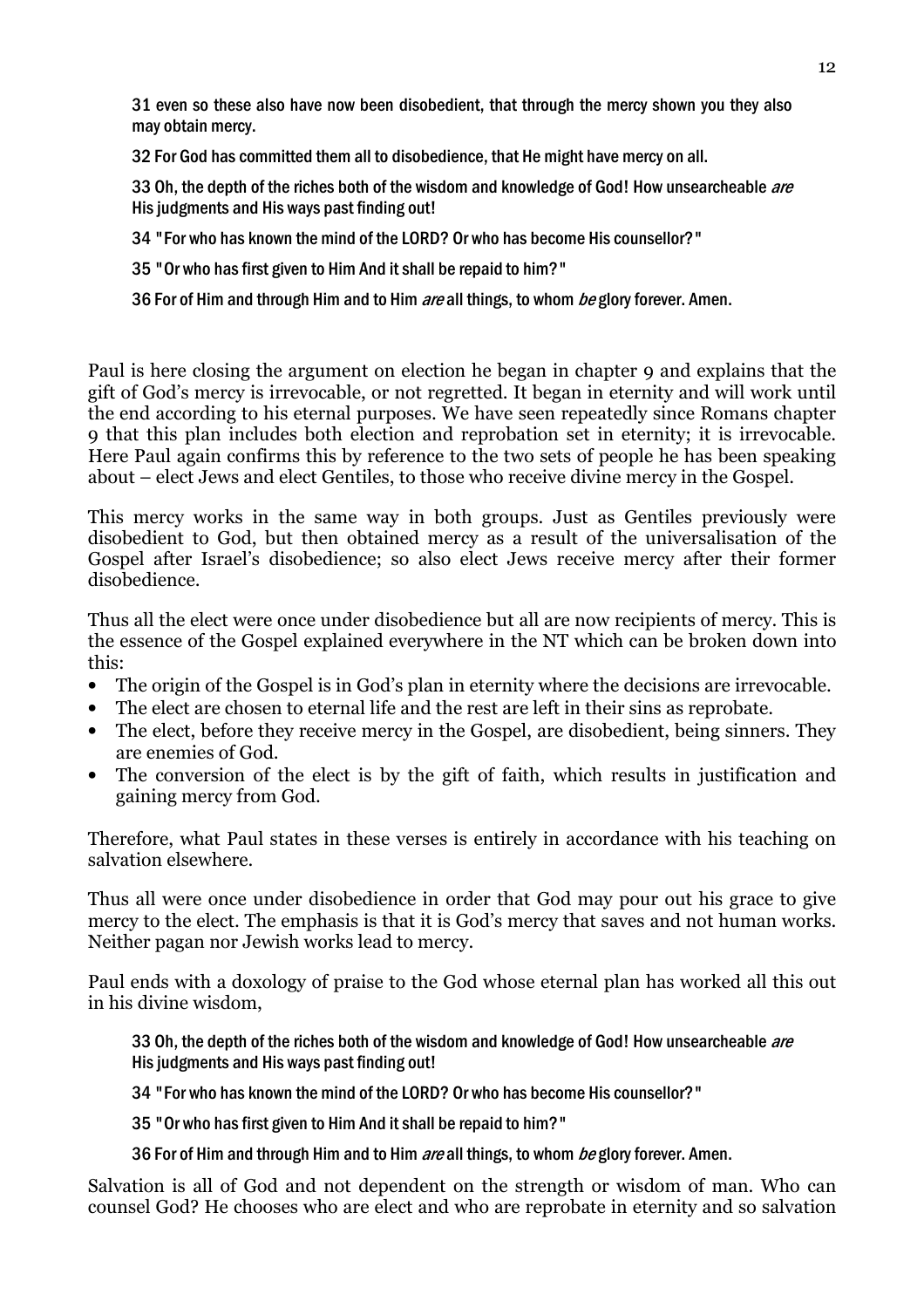is all of him. This decision is past our finding out; we must just accept it. This close of his argument reiterates what he initially said in Rm 9:14-24.

#### The Jewish Root lie

Now what Jewish Root teachers want this section to say is that as God has committed Israel to disobedience, so now all Israel will be saved; that is every Jew. Now Paul does not mention Israel in this section and his point is clearly aimed at both Gentiles and Jews. Since Paul is no Universalist then saying that all Gentiles and all Jews will be saved clearly only means all elect Gentiles and Jews. It is impossible to claim here that all Israel will be saved without saying that all Gentiles will also be saved; in other words, everybody will be saved. Some historic commentators have made this claim, but they are liberal Universalists.

This verse gives no support to Jewish Root teachings at all.

# Final points

# **The importance of discerning things that differ**

Very often in Scripture issues that cause considerable confusion relate to single words that have differing meanings. Thus 'calling' can refer to the external call of the Gospel message to everyone or the internal and effectual call that brings life to the elect. 'World' can mean the whole earth, a portion of it, or the sinful estate of culture in the world. 'Flesh' can mean human beings, nations, the human body or the sinful Adamic nature in believers. 'Law' can refer to the Mosaic law, the Old Covenant, or it can mean the eternal moral will of God for men (which is subsumed in the moral portions of the Mosaic Law); or it can point to the Law of Christ (which is the moral law of God applied by the Holy Spirit within believers) and it can sometimes just mean an ordinary law (as in the case of the 'law' of gravity).

In all such cases the only determination of meaning is by examining the context carefully to get to the writer's point. The context includes understanding the writer's theological perspective and specific purpose in the letter.

In the same way Paul uses 'Jerusalem' and 'Israel' in various senses and it is crucial to examine the context to understand what he means. Paul has told us that 'Israel' can mean the nation of Israel, Jews, but its theological and chief meaning is the elect remnant within Israel that has faith. He has made this clear in the book of Romans,

For he is not a Jew who *is one* outwardly, nor *is* circumcision that which *is* outward in the flesh; but he is a Jew who is one inwardly; and circumcision is that of the heart, in the Spirit, not in the letter; whose praise *is* not from men but from God. Rm 2:28-29

Thus unbelieving Jews are part of the Israel that has fallen and is under God's judgment for disobedience; believing Jews are part of God's kingdom. The first has circumcised flesh, the other has a circumcised heart.

Paul develops this principle in other ways, such as in Galatians. Here he explains that fleshly Israel is descended from Abraham according to the flesh, to human nature, to natural descent. However, the true Seed of Abraham is not this nation of the flesh but the nation that is in Christ since Christ is the true Seed of Abraham and all those in Christ are included by spiritual union.

Therefore know that *only* those who are of faith are sons of Abraham. Gal 3:7

The blessing of Abraham might come upon the Gentiles in Christ Jesus, that we might receive the promise of the Spirit through faith. Gal 3:14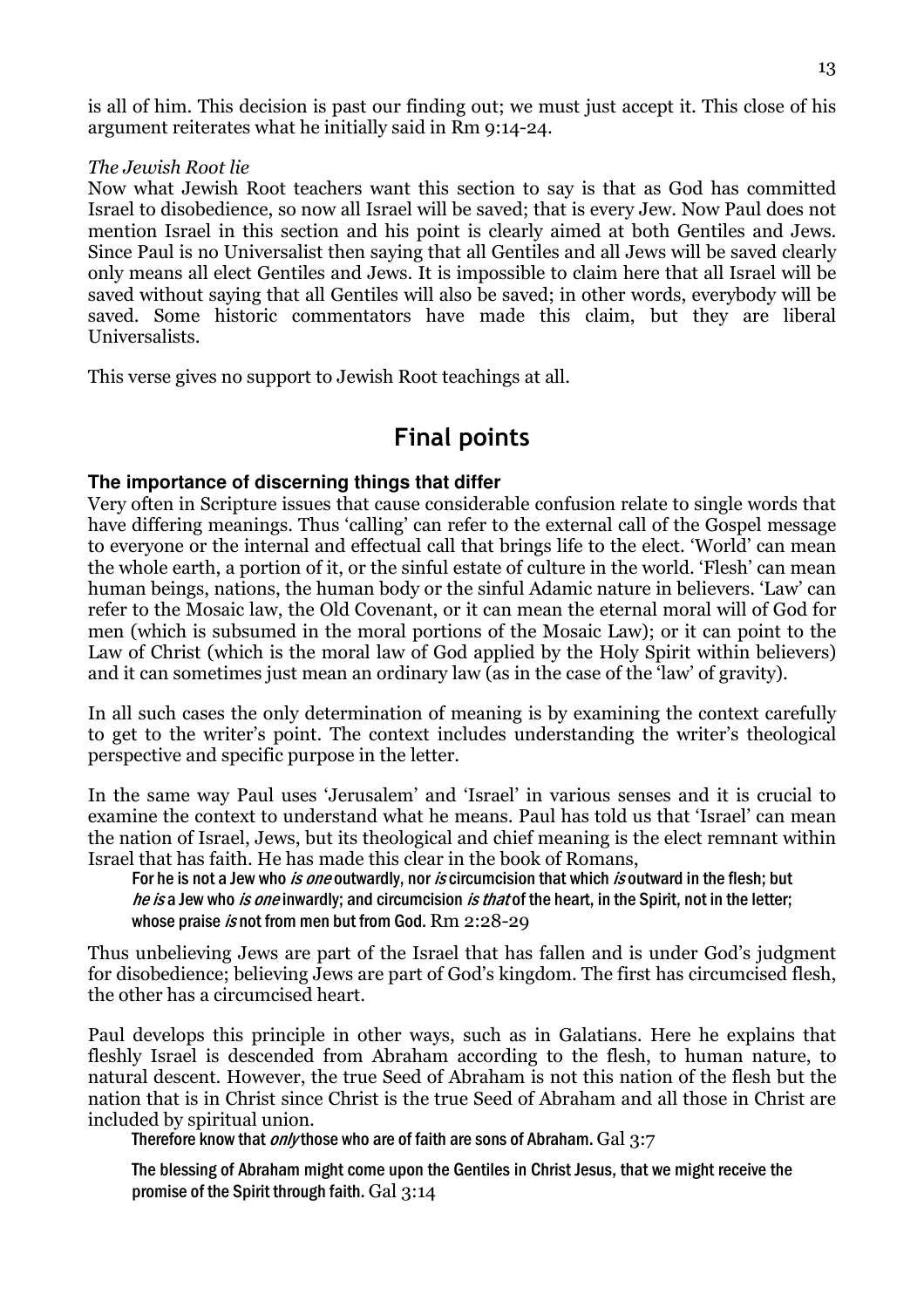Now to Abraham and his Seed were the promises made. He does not say, "And to seeds," as of many, but as of one, "And to your Seed," who is Christ. Gal 3:16

And if you *are* Christ's, then you are Abraham's seed, and heirs according to the promise. Gal 3:29

Hagar … corresponds to Jerusalem which now is, and is in bondage with her children - but the Jerusalem above is free, which is the mother of us all. Gal 4:25-26

Now we, brethren, as Isaac *was*, are children of promise. Gal  $4:29$  [Note: this was written to Celtic Galatians.]

Therefore, when 'Israel' or 'Jews' are mentioned in Romans, it is necessary to establish just what Paul means by the term. His line of argument must be carefully followed. Taking verses out of context will lead to a conclusion that is foreign to Paul's meaning. This is what Jewish Root interpreters do.

| Fleshy Israel under God's judgment                                                                                                         | Spiritual Israel containing elect Jews                  |
|--------------------------------------------------------------------------------------------------------------------------------------------|---------------------------------------------------------|
| Has been cast away. Rm 11:15                                                                                                               | Not cast away. Rm 11:2                                  |
|                                                                                                                                            | 'A remnant according to the election of grace.' Rm 11:5 |
|                                                                                                                                            | Some of Israel are saved. Rm 11:14                      |
| 'Israel has not obtained what it seeks.' Rm 11:7                                                                                           | The elect have obtained it.' Rm 11:7                    |
| Blinded. Rm 11:7 This blindness continues on part of Israel<br>until the end. $Rm$ 11:25                                                   | Spiritual Israel is the part which is not blinded.      |
| 'God has given them a spirit of stupor, eyes that they should not<br>see and ears that they should not hear, to this very day.' Rm<br>11:8 |                                                         |
| Has become ensared, trapped and fallen upon a stumbling                                                                                    | Has not stumbled and fallen. Rm 11:12                   |
| block. $Rm$ 11:9                                                                                                                           |                                                         |
| 'Let their eyes be darkened, so that they do not see.' Rm11:10                                                                             |                                                         |
| 'Bow down their back always.' Rm 11:10                                                                                                     |                                                         |
| Fallen from salvation. Rm 11:11, 12                                                                                                        |                                                         |
| Has failed. Rm 11:12                                                                                                                       |                                                         |
| Rejected. Rm 11:15                                                                                                                         | Accepted. Rm 11:15                                      |
| Branches that are broken off. Rm 11:17                                                                                                     | Holy branches. Rm 11:16                                 |
| Broken off for unbelief. Rm 11:20                                                                                                          |                                                         |
| Natural branches that are not spared. Rm 11:21                                                                                             |                                                         |
| Know the severity of God. Rm 11:22                                                                                                         | Know the goodness of God. Rm 11:22                      |
|                                                                                                                                            | All spiritual Israel will be saved. Rm 11:26            |
|                                                                                                                                            | God takes away their sins. Rm 11:27                     |
| Enemies of God. Rm 11:28                                                                                                                   | Beloved. Rm 11:27                                       |
| Disobedient. Rm 11:30, 31, 32                                                                                                              | Have obtained mercy. Rm 11:30, 31, 32                   |

Let us distinguish some mentions of Israel and Jews in Romans 11.

This makes Paul's argument easy to understand. There are two applications of the word 'Israel', one natural, fleshly and reprobate; the other having faith and being elected finds mercy. Unless you distinguish these two Israels you are left with a series of hopeless contradictions where Paul speaks a series of absurdities throughout a whole chapter.

#### **The causes of Israel's rejection in Romans 9-11**

It is these symptoms which are highlighted by Paul to serve as a warning to the church.

| Reference | Problem                                                                         |
|-----------|---------------------------------------------------------------------------------|
|           |                                                                                 |
| Rm 9:6-8  | Trusting in natural descent from Abraham for salvation instead of having faith. |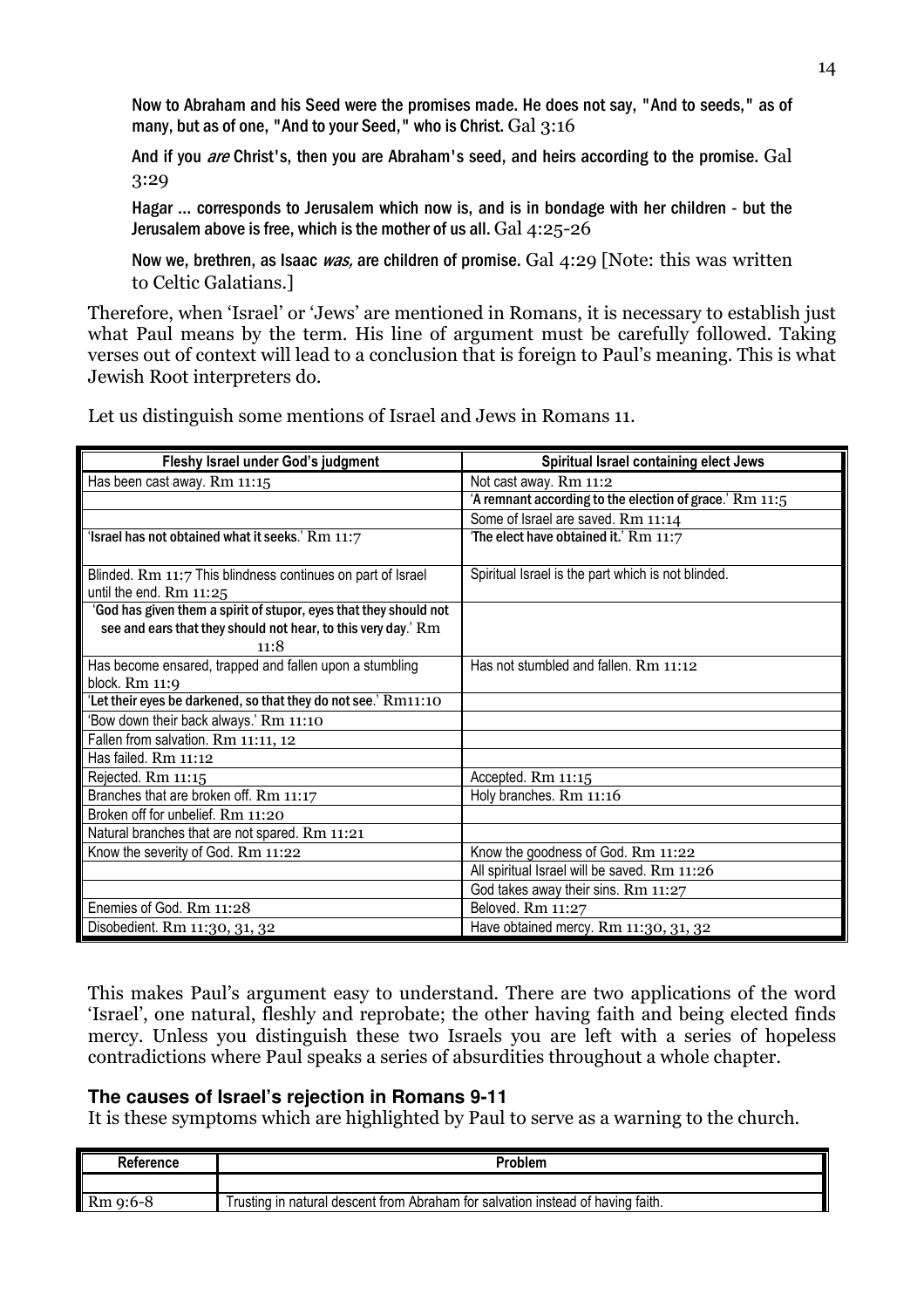| Rm 9:16          | Trusting in human strength instead of having faith.                                                      |
|------------------|----------------------------------------------------------------------------------------------------------|
| Rom 9:31-33      | Seeking righteousness by human works not faith.                                                          |
| Rm 10:2-3        | Have zeal but no knowledge about righteousness.                                                          |
| Rm 10:3          | Seek their own natural righteousness instead of submitting to God.                                       |
| Rm 10:16         | They did not obey the Gospel.                                                                            |
| Rm 10:21         | They are a disobedient and contrary people.                                                              |
| Rm 11:3          | They killed God's prophets and tore down his altars.                                                     |
| Rm 11:7          | Israel has not obtained what it sought (salvation).                                                      |
| Rm 11:7          | Israel is blinded to the Gospel as part of God's severe judgment.                                        |
| Rm 11:8          | God has given them a spirit of stupor, eyes that they should not see and ears that they should not hear. |
| Rm 11:9          | Their table became a snare and a trap, a stumbling block and a recompense to them.                       |
| Rm 11:10         | Their eyes are darkened, so that they do not see, and their back bowed down always.                      |
| Rm 11:11-12      | They have fallen.                                                                                        |
| Rm 11:15         | They are cast away.                                                                                      |
| Rm 11:17, 19     | They are branches broken off.                                                                            |
| Rm 11:21         | They are not spared.                                                                                     |
| Rm 11:22         | They are under God's severity.                                                                           |
| Rm 11:23         | Most are in unbelief.                                                                                    |
| Rm 11:28         | They are enemies of the Gospel (and God).                                                                |
| Rm 11:30, 31, 32 | They are disobedient.                                                                                    |
|                  |                                                                                                          |

It should give pause for thought that Paul quotes David in Romans 11:9-10 applying it to Israel and the Jews. However, in the psalm it comes from (Psalm 69:22-23) David applies this to his enemies who persecuted him (Ps 69:18, 19, 26). Indeed, these people are lumped with those who crucified Jesus (Ps 69:21). David prays for condemnation upon them, 'Pour out your indignation upon them, and let your wrathful anger take hold of them. Let their dwelling place be desolate; Let no one live in their tents. For they persecute the ones you have struck, and talk of the grief of those you have wounded. Add iniquity to their iniquity, and let them not come into your righteousness. Let them be blotted out of the book of the living, and not be written with the righteous,' (Ps 69:24-28). Notice this: the enemies of David, upon whom he calls for judgment, are equated by Paul with the Jews who persecuted the church, with Israel in unbelief.

How contrary is the modern Jewish Root teaching that God loves national Israel and blesses her, even when she persecutes the church. This is a deceptive heresy.

# **The question of the root**

 $\overline{a}$ 

16 For if the firstfruit is holy, the lump is also holy; and if the root is holy, so are the branches.

17 And if some of the branches were broken off, and you, being a wild olive tree, were grafted in among them, and with them became a partaker of the root and fatness of the olive tree,

18 do not boast against the branches. But if you do boast, *remember that* you do not support the root, but the root supports you.

The root of the church is God's calling out of the Genesis patriarchs (i.e. the first elect people were the fathers). This is chiefly Abraham, Isaac and Jacob, but especially Abraham, the first person called out of paganism and already mentioned in v1.8 Abraham is said to be the rock from which we are cut (Isa 51:1-2), he is the model of faith and is the key root in mind here (Rm 9:7-8). However, it is not physical descendants that Paul has in mind; in fact he says clearly that the root is Abraham as a model of faith and election.

Paul explained this doctrinally in Rm 4, and now does so by example. Abraham is scripture's origin point for teaching on the descendants of the covenant and promise. The

<sup>8</sup> Israel did not actually exist as a nation at this point in Genesis, but becomes a nation in Exodus 12.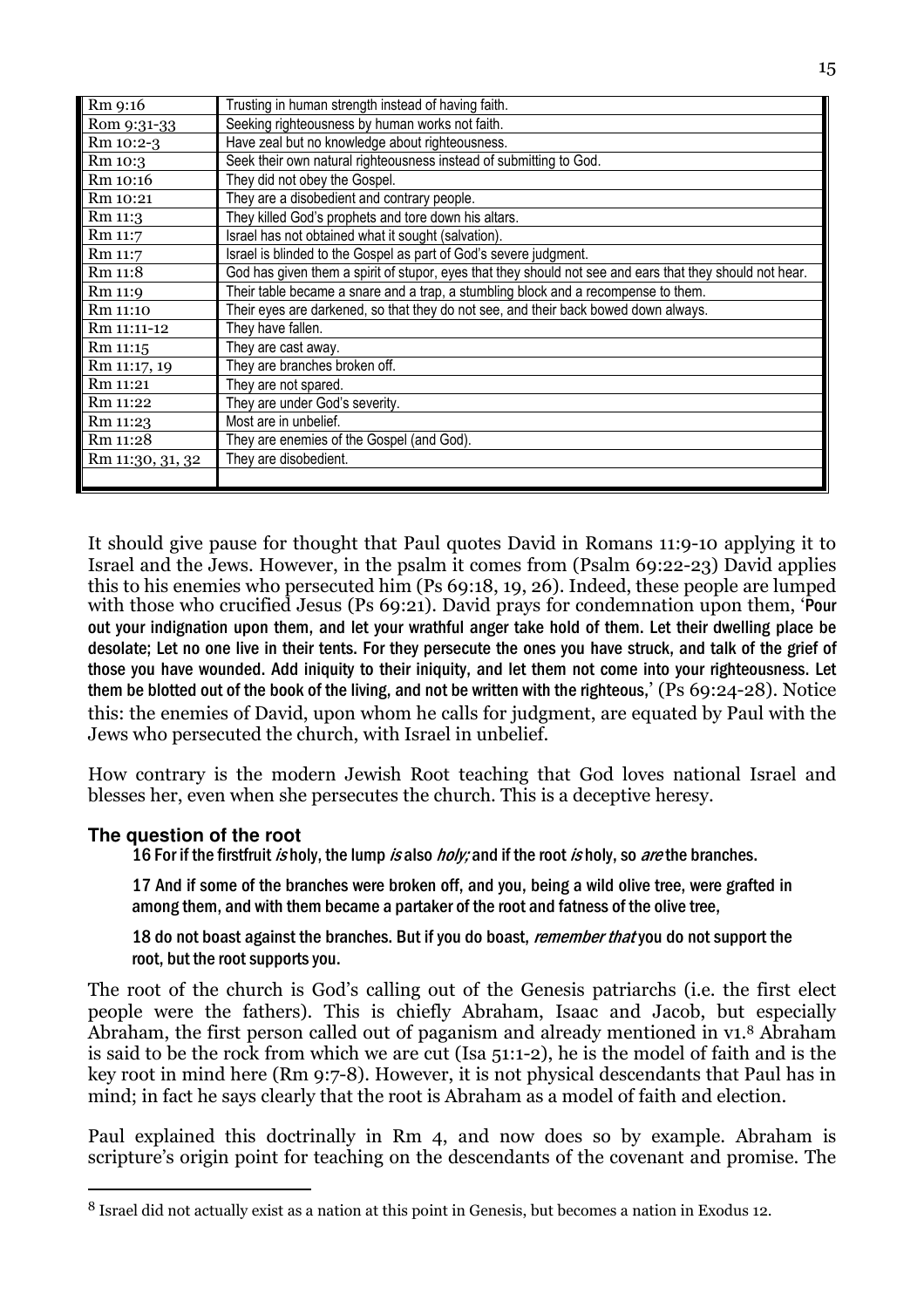Gospel promise was made to Abraham, the covenant that arose from this promise was made with Abraham and Abraham also saw Christ just as Paul did (Jn 8:56).

When Paul talks about being a true Israelite he calls himself a 'descendant of Abraham' (Rm 11:1). True Jews (believers) are descended from him via the child of promise (Isaac as an elect believer, Rm 9:6-7; Gal 4:28). Abraham's real seed is Christ, hence all believers in Christ are spiritually descended from Abraham (Rm 9:8; Gal 3:26).

Abraham is the starting point for God's promise of blessed descendants from all nations (Gen 12:2-3). Through him the whole lump is holy,9 that is, consecrated to God's use.10 He is the root set apart (made holy) by God when he called him out of Ur. Abraham was separated from the rest of the world to be the father (root) of the people of God. In Abraham all the nations of the world were to be blessed.

Israel is not the root, Israel is the branches. Israel as a nation came much later.11 The root is not even an Israelite, but a Sumerian (Chaldean), as Stephen made clear (Acts 7:2-4).

# Conclusion

 $\overline{a}$ 

National Israel is not the root; either in Paul's illustration in Romans 11 or of the church.

#### **The question of the branches**

For if you were cut out of the olive tree which is wild by nature, and were grafted contrary to nature into a cultivated olive tree, how much more will these, who are natural branches, be grafted into their own olive tree? … blindness in part has happened to Israel until the fullness of the Gentiles has come in. And so all Israel will be saved. Rm 11:24-26

The consecration of the root ensures the consecration of the whole tree. This means that unholy branches will be removed. The natural branches are Jews, the wild olive branches are Gentiles. Some branches (in fact the majority of Israelites so far, since only a remnant is left, Rm 11:5-7) were broken off from being a true descendant of Abraham because they did not have faith (therefore, were not elect). It is faith which keeps the branches on the tree. Lack of faith cuts off natural branches (Jews) and possessing faith grafts on wild olive branches (Gentiles, Rm 11:17ff).

The source of life for both branches is the root which supplies sap (fatness v17, the life of Christ). The root that supports us is faith and obedience to God's call, modelled by Abraham. Paul spent a whole chapter explaining this root of faith earlier in his letter (c4). The root could be considered either as Abraham or the faith of Abraham, but not Israel as a nation, which did not exist at that time. Abraham was, in fact, the father of the Ishmaelites as well as the Israelites. Paul's point is to refer to Abraham as the father of faith, not ethnic qualities. He does exactly the same thing in Galatians. Ethnic Israel does not support the church now, yet this root does (Rm 11:18). In fact Paul says that ethnic Israel is the enemy of the church at the moment (Rm 11:28).

Paul has made great pains to explain that the Gentile church has been grafted in to this olive tree; the branches of the tree are the ones saved, the church, which included Jews and

<sup>9</sup> Paul has in mind the law of first fruits (Lev 23:10-11; Num 15:19-21). The offering of a freshly reaped sheaf and the first cakes of dough consecrated the whole harvest to God.

<sup>10</sup> C.f. 1 Cor 7:14 where believer's children are dedicated to God.

<sup>&</sup>lt;sup>11</sup> This is not an obscure interpretation; the vast majority of historic commentators agree with this line. It can be read no other way. The Amplified Bible even puts 'Abraham' in brackets after the word 'root'. A few ancient commentators see the root as Christ, but this is not the natural reading of the text. Only Dispensational commentators disagree.